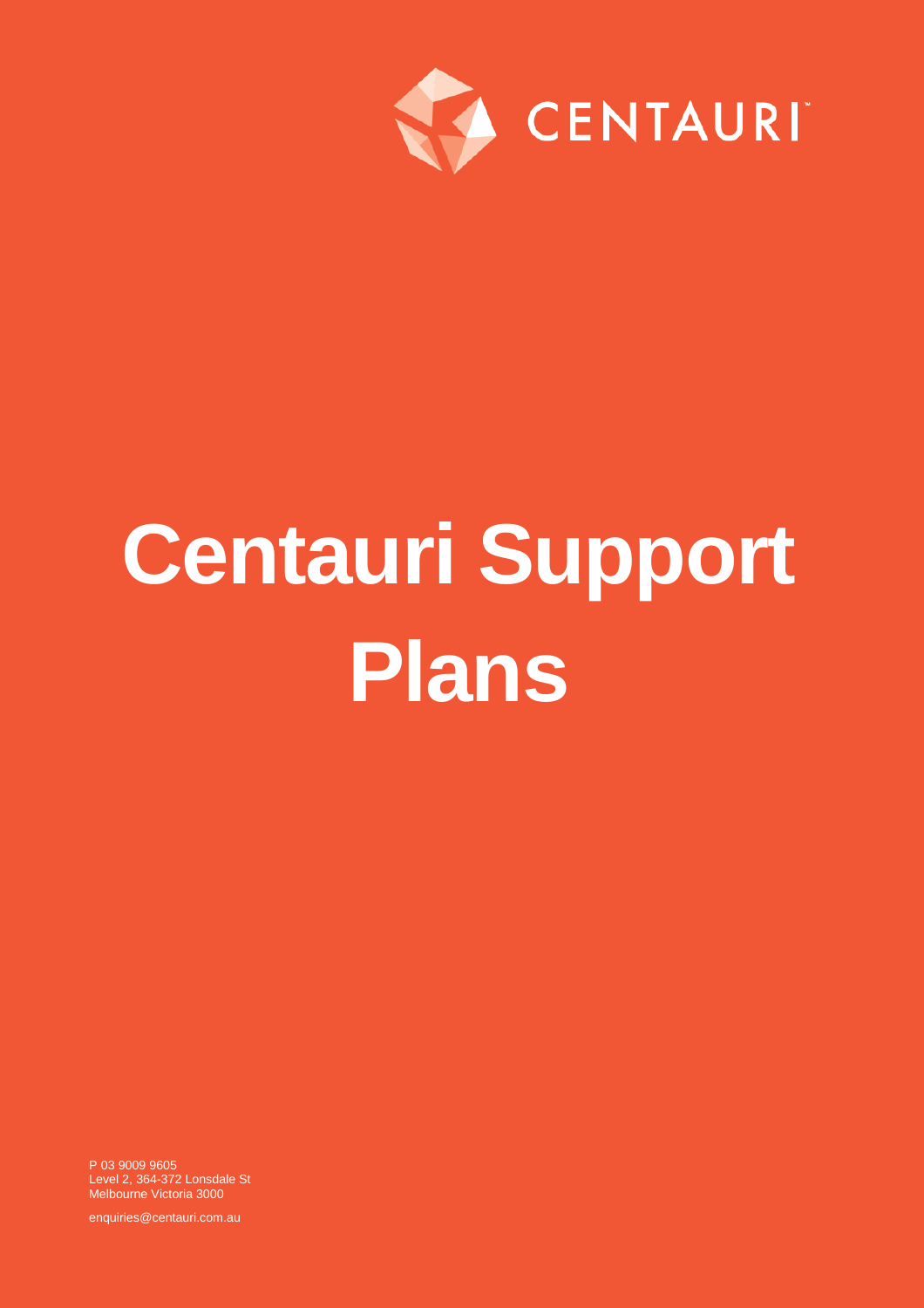

# **Centauri Support Plans**

Get more out of your Microsoft Dynamics 365 solution with a Centauri support plan that keeps you connected.

| Benefits at a glance                                                                                                                                   | The Centauri Support plans give you<br>essential support services and technical<br>resources, so you can stay informed, work<br>smarter, and stay focused on your business.                                                    |  |
|--------------------------------------------------------------------------------------------------------------------------------------------------------|--------------------------------------------------------------------------------------------------------------------------------------------------------------------------------------------------------------------------------|--|
| Get responses to technical support calls within<br>one business day                                                                                    |                                                                                                                                                                                                                                |  |
| Maximum uptime with as needed break/fix<br>support                                                                                                     | With Centauri Support plans you can submit<br>support requests both online, email and by<br>phone, with next-business-day responses to                                                                                         |  |
| Find help quickly on Centauri's self-service<br>customer portal "CentaurUs" to find<br>answers to FAQ's as well as create and<br>update support cases. | technical issues.<br>Call<br>backs<br>address<br>eliminates on-hold times, connecting you<br>with the right support consultant, right<br>away- and dedicated hours of break/fix<br>support keeps your business up and running! |  |
| Use our Microsoft Dynamics 365 CRM<br>training user guides to get started.                                                                             | Use your Centauri Support resources to get<br>the most out of your Microsoft Dynamics 365<br>solution<br>improve<br>CRM<br>and<br>business<br>performance.                                                                     |  |
| Access self-directed support on our<br>"CentaurUs" customer portal.                                                                                    |                                                                                                                                                                                                                                |  |
| <b>Business Process Improvement Services</b>                                                                                                           | Get unlimited access to our knowledgebase<br>articles on our self-service customer Portal<br>"CentaurUs" - the place to go to find answers                                                                                     |  |
| Monthly Training and system review                                                                                                                     | to frequently asked questions as well as<br>create and update support cases.                                                                                                                                                   |  |

You've got a business to run, and your solution from Microsoft Dynamics 365 is the engine for your success. Whenever you need help to keep things on track, we've got your back.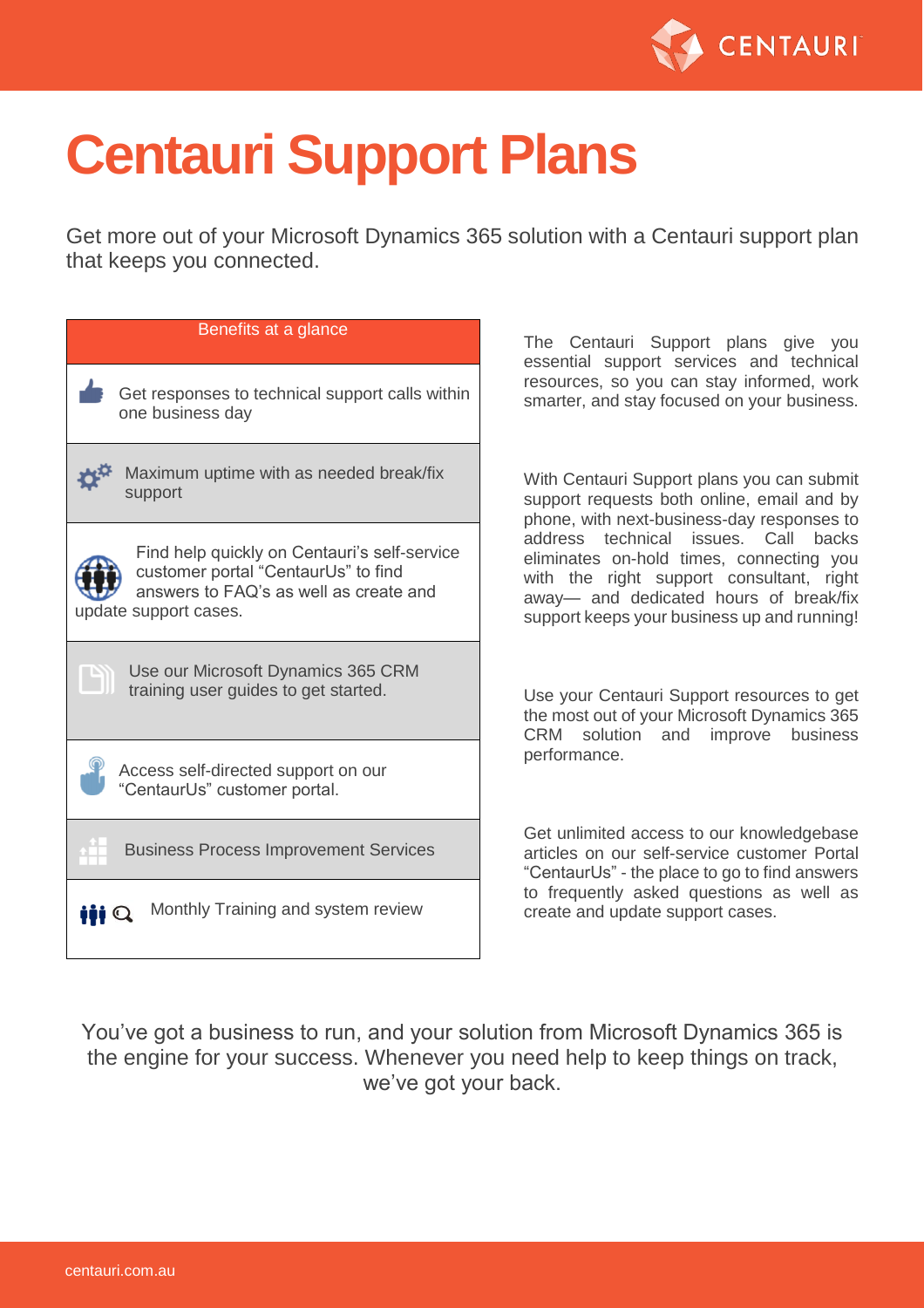

### **Centauri Support Plan Benefits**

Whilst it's true that you can contact Centauri support to get help without a support package, there are several benefits, aside from a cheaper support rate, that you will gain access to by subscribing to a support package with us. Just some of these benefits are highlighted below.

#### Priority Support



Having a support pack with Centauri will provide you with priority support through one of our support channels – phone, email or self-service portal.

As a support contract customer, you will receive priority in the processing of support issues over customers without support contracts. This ensures your issue is dealt with first. Customers without a Support Contract will have their issues attended to as resources allow, after any issues in process for Support Contract customers are dealt with.

Each case is assigned a priority level which determines the relevant response time for the case:

- $\triangleright$  Severe issues that are obstructing users from using the implemented solution are usually designated as a High priority case which are typically resolved within 4 to 6 business hours.
- $\triangleright$  Less severe issues are designated with a Medium or Low priority and typically responded to within 8 or 16 business hours respectively. An example of a low priority issue would include a query with how CRM works or a request for assistance with configuration (i.e.: enabling user etc.). Medium priority cases may include functional issues with the implemented solution such as a workflow isn't working correct.

Some issues require us to liaise with external providers such as Microsoft, which may result in extended resolution times, however Centauri will continue to work towards a resolution whist you can relax knowing that we are working on the issue for you. We'll keep you regularly apprised of the situation, and if necessary, Centauri can help by providing work around solutions whilst the issue is continuing to be resolved.

#### Web Portal Access

You will be provided access to Centauri's self-service customer portal "CentaurUs" where you can log cases directly, update existing cases and monitor your cases' progress.

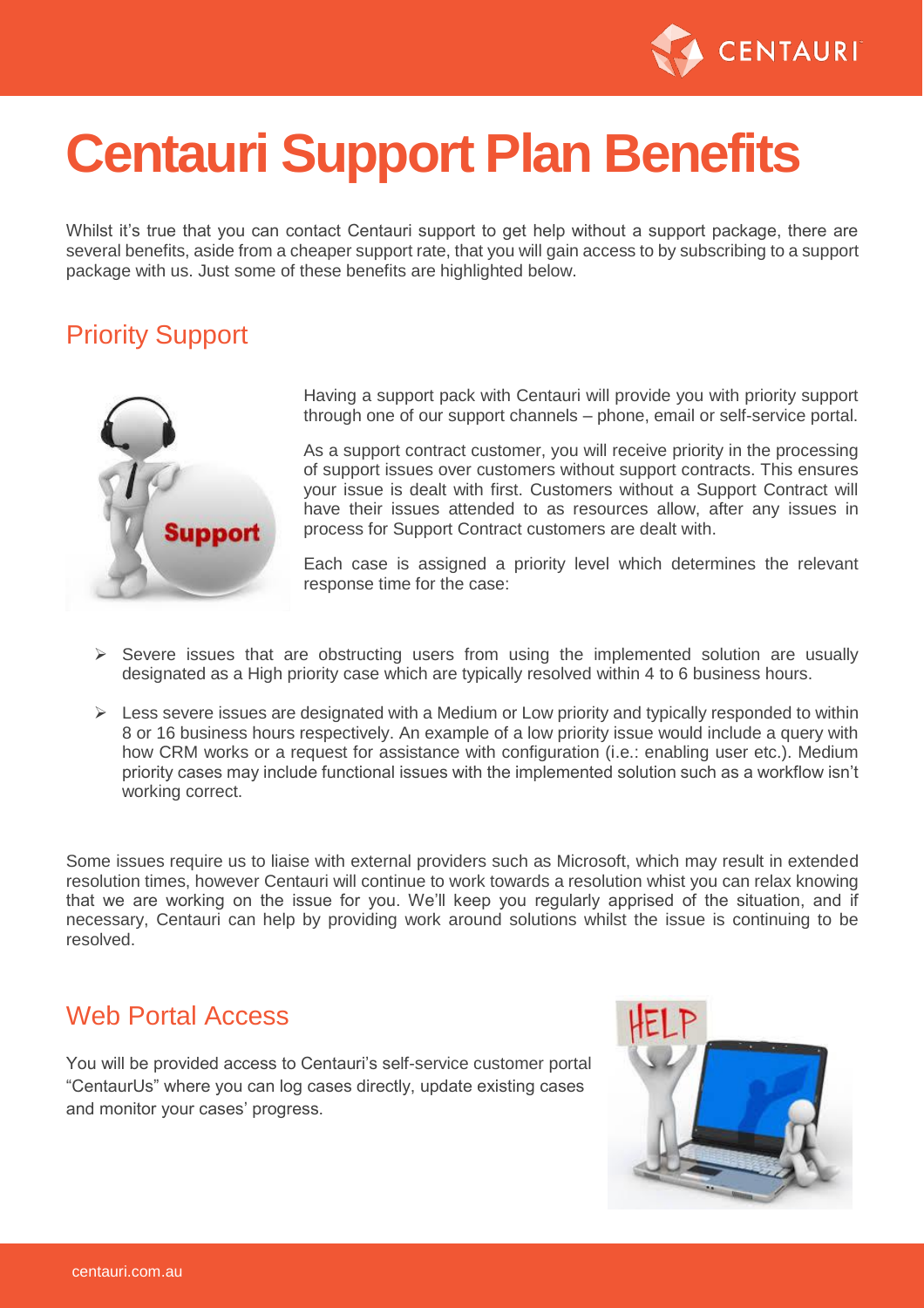

#### Knowledge Base

You will be provided with access to Centauri's knowledge base of articles on Dynamics 365 topics and related information, including new product developments.

#### Reclaim Unused Hours

50 % of hours that remain unclaimed at the end of the month can be added to a bank of hours accumulated over 12 months. Your bank of unclaimed hours can then be used for services with Centauri such as training, scoping and design workshops, development or project implementation.

## **Centauri Support Plan Rates**

To ensure your business is supported long term, Centauri have developed a range of support packages to suit different needs. Technical support is available Monday to Friday between 9am and 5pm Melbourne time.

With support packs from Centauri, each month you get an allocation of time your business can use to contact Centauri for first line support in relation to the implemented solution. This gives you peace of mind that help is available when you need it most. There are two ways to get the support you need:

- 1. Ad Hoc Support is available at our regular rate of \$210 per hour
- 2. Contract Support is available at the following rates:

| <b>Contract</b>  | <b>Hourly Equivalent</b> | <b>Monthly Rate</b> |
|------------------|--------------------------|---------------------|
| 1 day per month  | \$170/hr                 | \$1,360             |
| 2 days per month | \$165/hr                 | \$2,640             |
| 3 days per month | \$160/hr                 | \$3,840             |

All prices are excluding GST

\*Customised support packages can be provided upon request.

Support contract holders are provided with the following benefits:

- ➢ Priority Support (over Ad Hoc calls)
- ➢ 1-hour training session per month